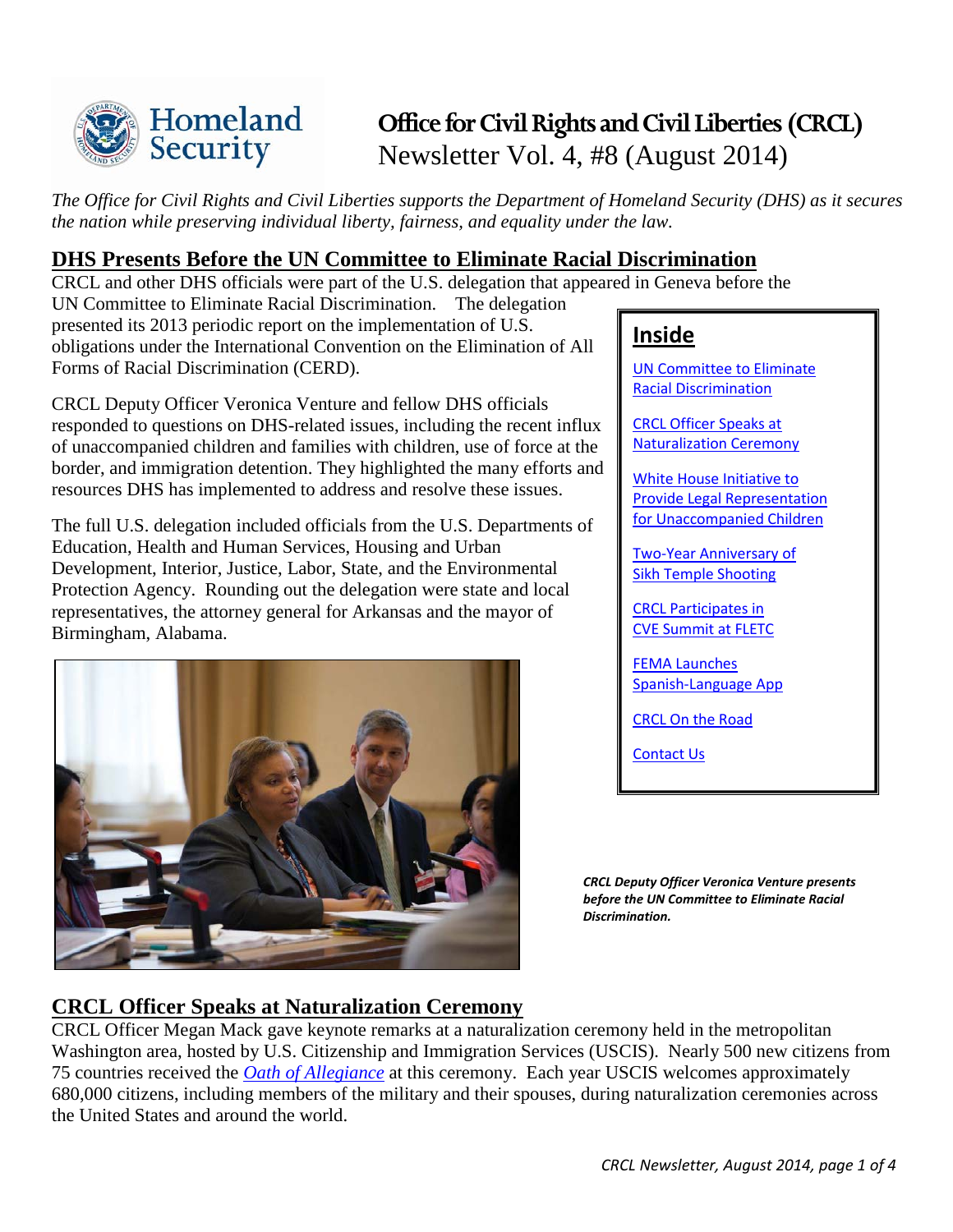# **White House Initiative to Provide Legal Representation for Unaccompanied Children**

CRCL Officer Megan Mack participated in a meeting convened by the White House concerning legal services for unaccompanied minors. Vice President Joe Biden appealed to about 60 lawyers and legal groups to donate pro bono legal representation and services to assist the tens of thousands of children who have crossed the Southwest border—primarily from Honduras, El Salvador, and Guatemala.

Biden noted there aren't enough attorneys to represent those children who have been detained. He stressed the need for trained lawyers to address the backlog of cases and determine whether or not the children meet the criteria for refugee status or deportation to their home countries. Officer Mack provided an assessment on civil rights and civil liberties implications regarding the current situation at the border. Mack encouraged attorneys to get involved across the country especially in the major metropolitan areas where unaccompanied children have been released to families or legal guardians.

### <span id="page-1-1"></span>**CRCL Observes Two-Year Anniversary of Sikh Temple Shooting**

CRCL observed the two-year anniversary of the Sikh Gurdwara shooting in Oak Creek, Wisconsin at its recent quarterly roundtable, which was hosted by Singh Sabha Gurdwara of Seattle. The roundtable opened with a moment of silence in memory of those who lost their lives during the August 2012 terrorist attack. Afterward, CRCL delivered a presentation discussing the attack and the violent extremist motivations of the attacker, and featured a video clip of the police car camera narrated by the Oak Creek Police Chief.



The USCIS District Director for Seattle presented on DACA (Deferred Action for Childhood Arrivals) and addressed several

questions on the renewal process, much of them focused on the uncertainty of the program's future and potential ICE enforcement action if the program is not renewed. An official from the DHS National Protection and Programs Directorate (NPPD) also presented on various areas, including cyber and infrastructure protection, and NPPD's role in countering violent extremism.

There were approximately 70 attendees, including 20 college-aged men and women from the Sikh and Muslim communities who expressed concerns about whether or not other non-immigration benefits were extended under DACA. Seattle and Washington state partners responded with information on the state-level "DREAM Act" and how its benefits (including health and education) are extended regardless of immigration status.

Additional federal agencies that were represented included U.S. Customs and Border Protection, U.S. Immigration and Customs Enforcement, the Federal Air Marshal Service, U.S. Department of Justice Community Relations Service, Federal Bureau of Investigation, U.S. Health and Human Services, the local U.S. Attorney's Office for the Western District of Washington, the state of Washington, the Seattle Commission on Human Rights, and the Seattle Police Department. Staff were present from four local Congressional offices, and several interfaith communities and immigrant advocacy groups were represented, including the Northwest Immigrant Rights Project and One America.

# <span id="page-1-0"></span>**CRCL Participates in CVE Summit at Federal Law Enforcement Training Center**

CRCL participated in the 2014 National Summit on Empowering Communities to Prevent Violent Extremism in the U.S., held at the Federal Law Enforcement Training Center in Georgia. The two-day summit brought together community members and law enforcement officials from across the U.S., including Boston, Los Angeles, Minneapolis/St. Paul, and Dearborn, Michigan. The summit allowed federal, state, and local partners to share best practices on community engagement and community policing models in an effort to counter violent extremism.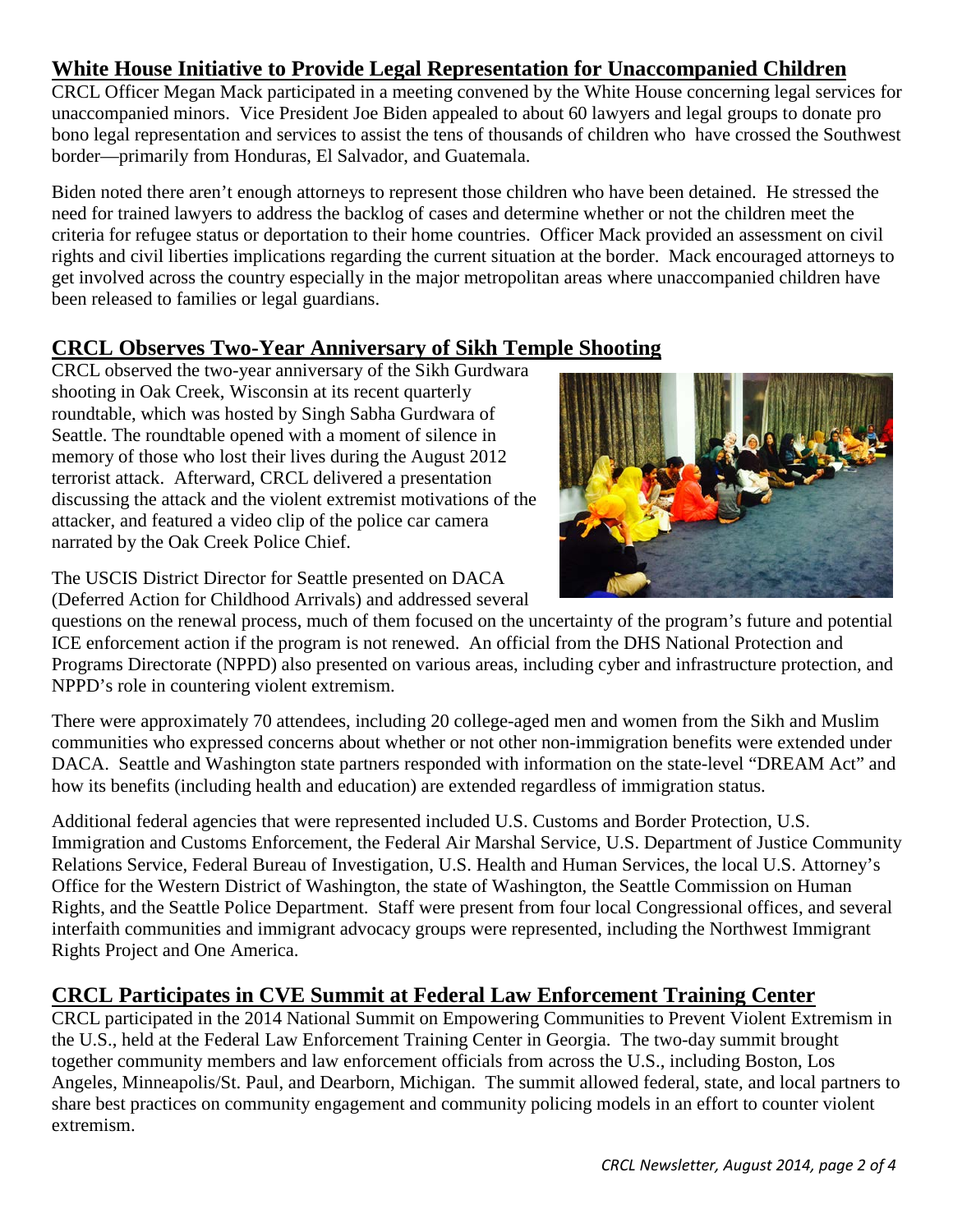# <span id="page-2-0"></span>**FEMA Launches Spanish-Language App**

The Federal Emergency Management Agency (FEMA) recently launched a free Spanish-language app with information on what individuals can do before, during and after a disaster to keep their families and communities safe.

FEMA's Spanish-language app offers a wide array of information for the public and disaster survivors, including preparedness tips, locations of nearby shelters, what to include in an emergency supply kit and a user friendly interface for survivors who may need assistance from FEMA after a disaster.

"You can take the first step to disaster preparedness with just the swipe of your finger," said FEMA Administrator Craig Fugate. "Smartphones, tablets, and other mobile devices have made our lives more convenient – this app empowers us to be prepared. The FEMA app is now available in Spanish. I encourage everyone to download it today to have access to the latest information on steps to take before, during, and after a disaster."

Some key features of the app include:

- Safety Tips: This feature helps users prepare for flooding, hurricanes, tornadoes and other disasters by providing tips on how to be informed about potential hazards and what steps to take before, during, and after an emergency.
- Emergency Meeting Locations: This tool offers the capability to set an emergency meeting place for you and your family with the option of having a primary, secondary and out of state location.
- Apply for Assistance: The FEMA Spanish-language App will help users locate a disaster recovery center after a Major Disaster Declaration with [Individual Assistance](http://www.disasterassistance.gov/) has been issued. This feature also provides information about how to offer volunteer services and donations.

The app offers pre-loaded content ensuring that FEMA guidance is available anytime and anywhere – even if no Internet connection is available. The app is free and available for iPhones and Android devices in the iTunes and the Google Play Stores.

#### **Other Content (in Spanish):**

- [Video Introduction of FEMA Spanish-Language App](http://www.youtube.com/watch?v=AOFYzuWHDSM&feature=youtu.be)
- [FEMA blog post on the Spanish-Language App](http://www.fema.gov/es/blog/2014-08-11/fema-en-espanol-hay-una-aplicacion-para-eso)
- [Frequently Asked Questions](http://www.fema.gov/es/aplicacion-para-dispositivos-moviles)

Additional information about preparedness is also available at [www.ready.gov](http://www.ready.gov/) and [www.listo.gov.](http://www.listo.gov/)

### <span id="page-2-1"></span>**CRCL on the Road, August**

#### *August 14 – Seattle, Washington*

CRCL convened its quarterly community engagement roundtable with diverse ethnic and community-based organizations.

#### *August 22 – Orlando, Florida*

CRCL convened its quarterly community engagement roundtable with diverse ethnic and community-based organizations.

#### *August 21 – Minneapolis, Minnesota*

CRCL convened its quarterly community engagement roundtable with diverse ethnic and community-based organizations.

#### *August 27 – Los Angeles, California*

CRCL will convene its quarterly community engagement roundtable with diverse ethnic and community-based organizations.



**O**FEMA

+ Prepárese